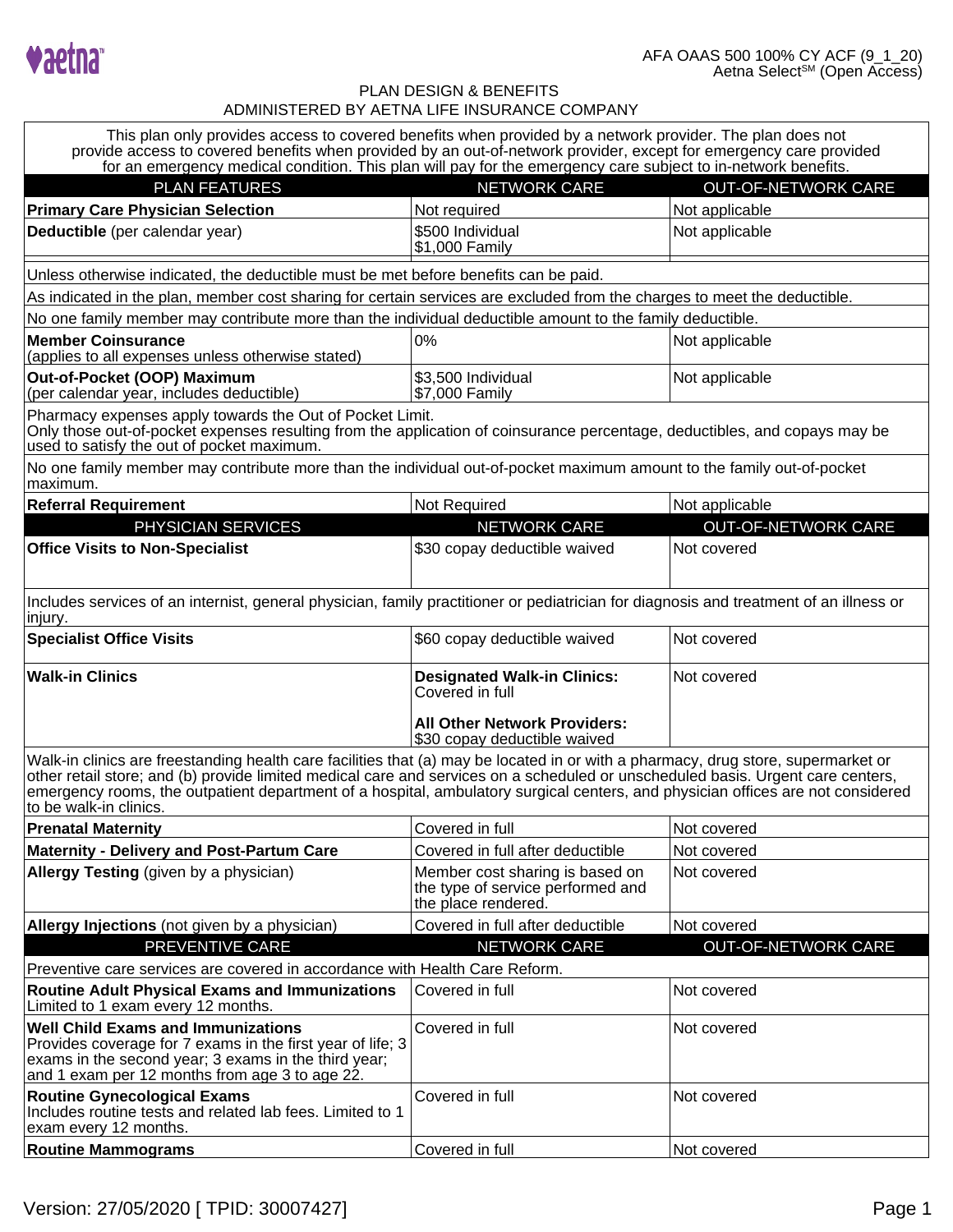

| <b>Women's Health</b><br>Includes: Screening for gestational diabetes, HPV<br>(Human Papillomavirus) DNA testing, counseling for<br>sexually transmitted infections, counseling and<br>screening for Human Immunodeficiency Virus,<br>screening and counseling for interpersonal and<br>domestic violence, breastfeeding support, supplies,<br>and counseling. Contraceptive methods, sterilization<br>procedures, patient education and counseling.<br>Limitations may apply. | Covered in full                  | Not covered                |
|--------------------------------------------------------------------------------------------------------------------------------------------------------------------------------------------------------------------------------------------------------------------------------------------------------------------------------------------------------------------------------------------------------------------------------------------------------------------------------|----------------------------------|----------------------------|
| <b>Routine Digital Rectal Exam /</b><br><b>Prostate-Specific Antigen Test</b><br>For covered males age 40 and over.                                                                                                                                                                                                                                                                                                                                                            | Covered in full                  | Not covered                |
| <b>Colorectal Cancer Screening</b><br>For all members age 45 and over.                                                                                                                                                                                                                                                                                                                                                                                                         | Covered in full                  | Not covered                |
| <b>VISION SERVICES</b>                                                                                                                                                                                                                                                                                                                                                                                                                                                         | <b>NETWORK CARE</b>              | <b>OUT-OF-NETWORK CARE</b> |
| <b>Routine Eye Exams (Refraction)</b><br>Coverage is limited to 1 exam every 12 months.                                                                                                                                                                                                                                                                                                                                                                                        | Covered in full                  | Not covered                |
| <b>DIAGNOSTIC PROCEDURES</b>                                                                                                                                                                                                                                                                                                                                                                                                                                                   | <b>NETWORK CARE</b>              | <b>OUT-OF-NETWORK CARE</b> |
| <b>Outpatient Diagnostic Laboratory</b>                                                                                                                                                                                                                                                                                                                                                                                                                                        | Covered in full after deductible | Not covered                |
| <b>Outpatient Diagnostic X-ray (except for Complex</b><br><b>Imaging Services)</b>                                                                                                                                                                                                                                                                                                                                                                                             | Covered in full after deductible | Not covered                |
| <b>Outpatient Diagnostic X-ray for Complex Imaging</b><br><b>Services</b><br>(Including, but not limited to, MRI, MRA, PET and CT<br>Scans)                                                                                                                                                                                                                                                                                                                                    | Covered in full after deductible | Not covered                |
| <b>EMERGENCY MEDICAL CARE</b>                                                                                                                                                                                                                                                                                                                                                                                                                                                  | <b>NETWORK CARE</b>              | <b>OUT-OF-NETWORK CARE</b> |
| <b>Urgent Care Provider</b>                                                                                                                                                                                                                                                                                                                                                                                                                                                    | \$75 copay deductible waived     | Not covered                |
| Non-Urgent Use of Urgent Care Provider                                                                                                                                                                                                                                                                                                                                                                                                                                         | Not covered                      | Not covered                |
| <b>Emergency Room</b><br>Copay waived if admitted.                                                                                                                                                                                                                                                                                                                                                                                                                             | \$500 copay deductible waived    | Paid as In-Network         |
| Non-Emergency care in an Emergency Room                                                                                                                                                                                                                                                                                                                                                                                                                                        | Not covered                      | Not covered                |
| <b>Emergency Use of Ambulance</b>                                                                                                                                                                                                                                                                                                                                                                                                                                              | Covered in full after deductible | Paid as In-Network         |
| <b>Non-Emergency Use of Ambulance</b>                                                                                                                                                                                                                                                                                                                                                                                                                                          | Covered in full after deductible | Not covered                |
| <b>HOSPITAL CARE</b>                                                                                                                                                                                                                                                                                                                                                                                                                                                           | <b>NETWORK CARE</b>              | <b>OUT-OF-NETWORK CARE</b> |
| <b>Inpatient Coverage</b><br>Including maternity (delivery and postpartum care).<br>The member cost sharing applies to all covered<br>benefits incurred during a member's inpatient stay.                                                                                                                                                                                                                                                                                      | Covered in full after deductible | Not covered                |
| <b>Outpatient Surgery</b><br>Provided in an outpatient hospital department or<br>freestanding surgical facility.                                                                                                                                                                                                                                                                                                                                                               | Covered in full after deductible | Not covered                |
| <b>Transplants</b><br>Coverage is limited to IOE facilities only.                                                                                                                                                                                                                                                                                                                                                                                                              | Covered in full after deductible | Not covered                |
| MENTAL HEALTH and SUBSTANCE ABUSE<br><b>SERVICES</b>                                                                                                                                                                                                                                                                                                                                                                                                                           | <b>NETWORK CARE</b>              | <b>OUT-OF-NETWORK CARE</b> |
| <b>Inpatient Mental Health and Substance Abuse</b><br>(including inpatient residential treatment facility)<br>The member cost sharing applies to all covered<br>benefits incurred during a member's inpatient stay.                                                                                                                                                                                                                                                            | Covered in full after deductible | Not covered                |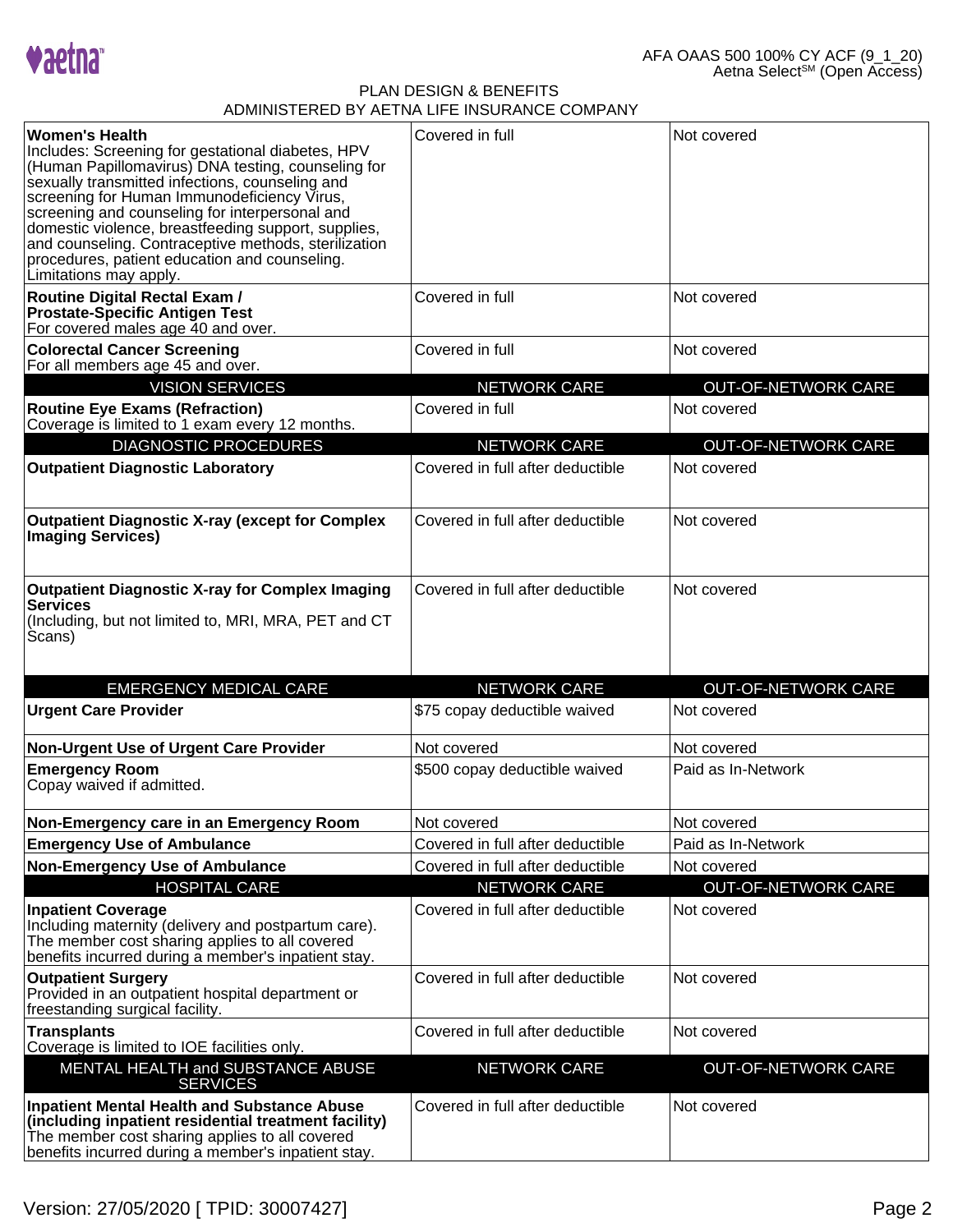

| <b>Outpatient Mental Health and Substance Abuse</b><br><b>Office Visits</b><br>The member cost sharing applies to all covered<br>benefits incurred during a member's outpatient visit.  | \$60 copay deductible waived                                                                                          | Not covered                |
|-----------------------------------------------------------------------------------------------------------------------------------------------------------------------------------------|-----------------------------------------------------------------------------------------------------------------------|----------------------------|
| <b>Other Outpatient Mental Health and Substance</b><br><b>Abuse Services</b><br>(Includes partial hospitalization treatment, intensive<br>outpatient program and behavioral therapies.) | Covered in full after deductible                                                                                      | Not covered                |
| OTHER SERVICES AND PLAN DETAILS                                                                                                                                                         | <b>NETWORK CARE</b>                                                                                                   | <b>OUT-OF-NETWORK CARE</b> |
| <b>Skilled Nursing Facility</b><br>Coverage is limited to 60 days per year.                                                                                                             | Covered in full after deductible                                                                                      | Not covered                |
| The member cost sharing applies to all covered<br>benefits incurring during a member's inpatient stay.                                                                                  |                                                                                                                       |                            |
| <b>Home Health Care</b><br>Coverage is limited to 60 visits per year.<br>Network and Out-of-Network combined; 1 visit equals a<br>period of 4 hours or less.                            | Covered in full after deductible                                                                                      | Not covered                |
| <b>Infusion Therapy</b><br>Provided in the home or physician's office.                                                                                                                  | Covered in full after deductible                                                                                      | Not covered                |
| <b>Infusion Therapy</b><br>Provided in the outpatient hospital department of<br>freestanding facility.                                                                                  | Covered in full after deductible                                                                                      | Not covered                |
| <b>Inpatient Hospice Care</b><br>The member cost sharing applies to all covered<br>benefits incurred during a member's inpatient stay.                                                  | Covered in full after deductible                                                                                      | Not covered                |
| <b>Outpatient Hospice Care</b>                                                                                                                                                          | Covered in full after deductible                                                                                      | Not covered                |
| The member cost sharing applies to all covered<br>benefits incurred during a member's outpatient visit.                                                                                 |                                                                                                                       |                            |
| <b>Outpatient Short-Term Rehabilitation - Physical</b><br><b>Therapy</b><br>Coverage is limited to 60 visits per year<br>PT/OT/ST/Chiro combined.                                       | \$60 copayment after deductible                                                                                       | Not covered                |
| <b>Outpatient Short-Term Rehabilitation -</b><br><b>Occupational Therapy</b><br>Coverage is limited to 60 visits per year<br>PT/OT/ST/Chiro combined.                                   | \$60 copayment after deductible                                                                                       | Not covered                |
| <b>Outpatient Short-Term Rehabilitation - Speech</b><br><b>Therapy</b><br>Coverage is limited to 60 visits per year<br>PT/OT/ŠT/Chiro combined.                                         | \$60 copayment after deductible                                                                                       | Not covered                |
| <b>Outpatient Chiropractic</b><br>Coverage is limited to 60 visits per year<br>PT/OT/ST/Chiro combined.                                                                                 | \$60 copayment after deductible                                                                                       | Not covered                |
| Habilitative Physical, Occupational and Speech<br><b>Therapy</b>                                                                                                                        | Covered in full after deductible                                                                                      | Not covered                |
| <b>Autism Behavioral Therapy</b>                                                                                                                                                        | \$60 copay deductible waived                                                                                          | Not covered                |
| <b>Autism Applied Behavior Analysis</b>                                                                                                                                                 | Covered in full after deductible                                                                                      | Not covered                |
| <b>Autism Physical, Occupational and Speech</b><br><b>Therapy</b>                                                                                                                       | Covered in full after deductible                                                                                      | Not covered                |
| <b>Durable Medical Equipment</b>                                                                                                                                                        | 50% after deductible                                                                                                  | Not covered                |
| Diabetic Supplies not obtainable at a pharmacy                                                                                                                                          | Covered same as any other medical<br>expense.                                                                         | <b>Not covered</b>         |
| <b>Mouth, Jaws and Teeth</b><br>(oral surgery procedures, medical in nature)                                                                                                            | Member cost sharing is based on<br>the type of service performed and<br>the place of service where it is<br>rendered. | Not covered                |
| <b>FAMILY PLANNING</b>                                                                                                                                                                  | <b>NETWORK CARE</b>                                                                                                   | <b>OUT-OF-NETWORK CARE</b> |

Version: 27/05/2020 [ TPID: 30007427]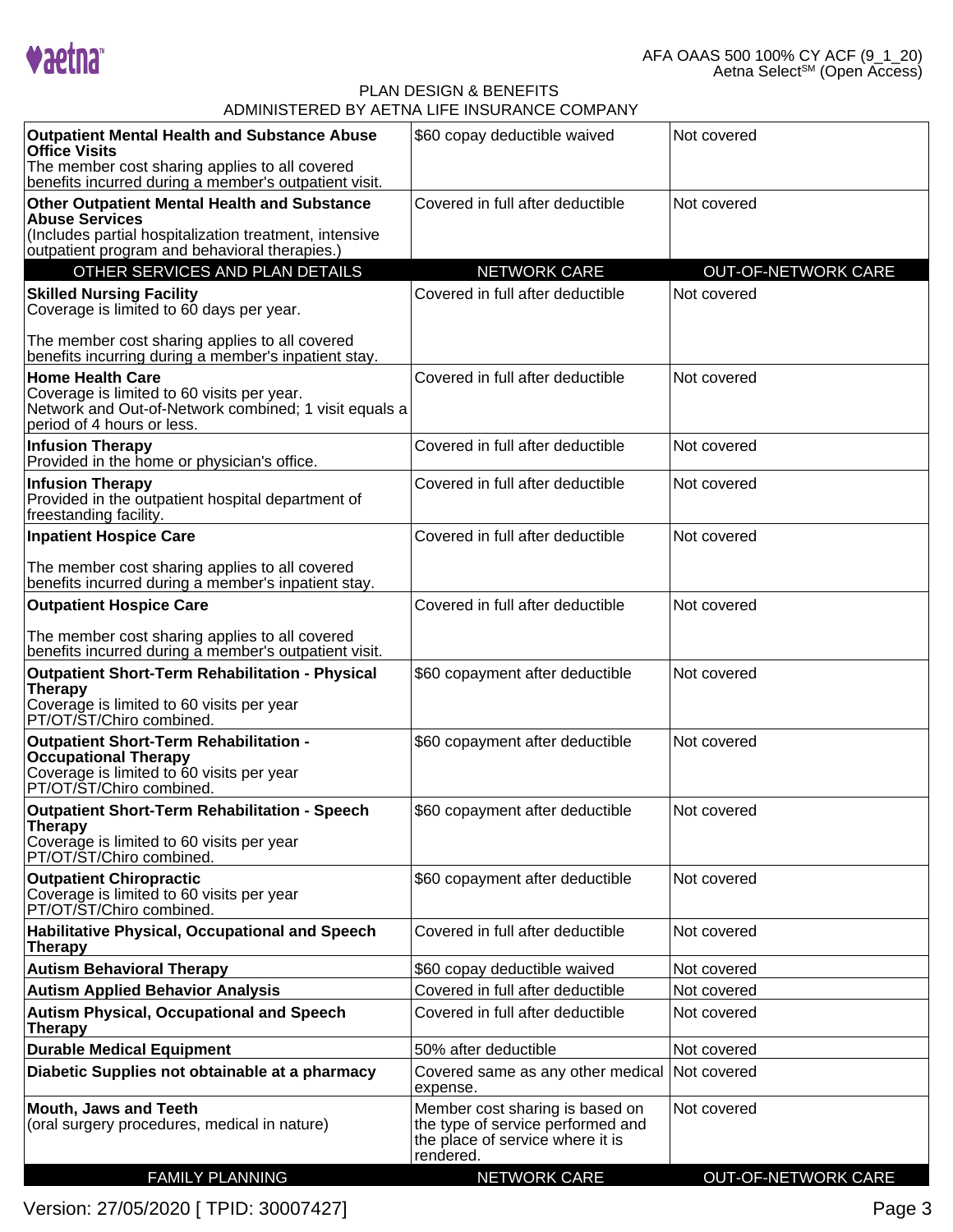

| <b>Infertility Treatment - Diagnostic only</b><br>Covered only for the diagnosis and treatment of the<br>underlying medical condition. | Member cost sharing is based on<br>the type of service performed and<br>the place rendered. | Not covered                                                                  |
|----------------------------------------------------------------------------------------------------------------------------------------|---------------------------------------------------------------------------------------------|------------------------------------------------------------------------------|
| <b>Voluntary Sterilization - Vasectomy</b>                                                                                             | Member cost sharing is based on<br>the type of service performed and<br>the place rendered. | Not covered                                                                  |
| <b>Voluntary Sterilization - Tubal Ligation</b>                                                                                        | Covered in full                                                                             | Not covered                                                                  |
| PHARMACY DEDUCTIBLE                                                                                                                    | <b>NETWORK CARE</b>                                                                         | <b>OUT-OF-NETWORK CARE</b>                                                   |
| Prescription drug calendar year deductible                                                                                             | Not Applicable under both the<br>network care and out-of-network<br>columns.                | Not Applicable under both the<br>network care and out-of-network<br>columns. |
| PHARMACY - PRESCRIPTION<br><b>DRUG BENEFITS</b>                                                                                        | <b>NETWORK CARE</b>                                                                         | <b>OUT-OF-NETWORK CARE</b>                                                   |
| Retail<br>Up to a 30-day supply from the Aetna National<br>Pharmacy Network                                                            |                                                                                             |                                                                              |
| <b>Generic Drugs</b>                                                                                                                   | Generic - T1A: \$3 copayment<br>Generic - T1: \$10 copayment                                | Not covered                                                                  |
| <b>Preferred Brand Drugs</b>                                                                                                           | \$45 copayment                                                                              | Not covered                                                                  |
| <b>Non-Preferred Generic and Brand Drugs</b>                                                                                           | \$75 copayment                                                                              | Not covered                                                                  |
| <b>Specialty Drugs</b><br>Includes self-injectable, infused and oral specialty<br>drugs, excludes insulin (Up to a 30-day supply)      | Specialty Preferred: 20% up to \$250<br>Specialty Nonpreferred: 40% up to<br>\$500          | Not covered                                                                  |
| <b>Mail Order Delivery</b><br>31-90 days - excludes specialty drugs                                                                    |                                                                                             |                                                                              |
| <b>Generic Drugs</b>                                                                                                                   | Generic - T1A: \$6 copayment<br>Generic - T1: \$20 copayment                                | Not covered                                                                  |
| <b>Preferred Brand Drugs</b>                                                                                                           | \$90 copayment                                                                              | Not covered                                                                  |
| <b>Non-Preferred Generic and Brand Drugs</b>                                                                                           | \$150 copayment                                                                             | Not covered                                                                  |
| <b>Conniclass</b>                                                                                                                      |                                                                                             |                                                                              |

#### **Specialty-**

First prescription fill at any retail or specialty pharmacy. Subsequent fills must be through the Aetna Specialty PerformanceNetwork.

**Choose Generics with Dispense as Written (DAW) override -** The member pays the applicable cost-sharing only if the physician requires brand. If the member requests brand when a generic is available, the member pays the applicable cost-sharing plus the cost difference between the generic and brand. The cost difference between the generic and brand does not count towardthe Deductible or Out-of-Pocket Maximum.

**Precertification -** Included. See formulary for details.

**Step Therapy -** Included. See formulary for details.

**Mandatory Maintenance Choice -** After two retail fills, members are required to fill a 90-day supply of maintenance drugs at CVSCaremark® Mail Service Pharmacy or at a CVS Pharmacy. Otherwise, the member will be responsible for 100 percent of the cost.

**Opt Out -** After the member obtains the second fill at a network retail pharmacy, the member must notify us of whether they want to continue to fill their prescription at a network retail pharmacy by calling the number on the member ID card. If they do not notify us and do not switch to a 90-day supply, they will be responsible for 100 percent of the cost until they notify us. The member may call us at any time, even from the pharmacy, to let us know that they intend to use a network retail pharmacy for future prescriptionrefills.

### **Pharmacy Plan includes:**

Contraceptive drugs and devices obtainable from a pharmacy, Oral fertility drugs, Diabetic supplies.

Affordable Care Act mandated female contraceptives and preventive medications covered 100% in-network.

Preventive and seasonal vaccinations covered 100% in-network.

Not all drugs are covered. It is important to look at the Drug List (Advanced Control Plan - Aetna Formulary) to understand whichdrugs are covered.

### **What's Not Covered**